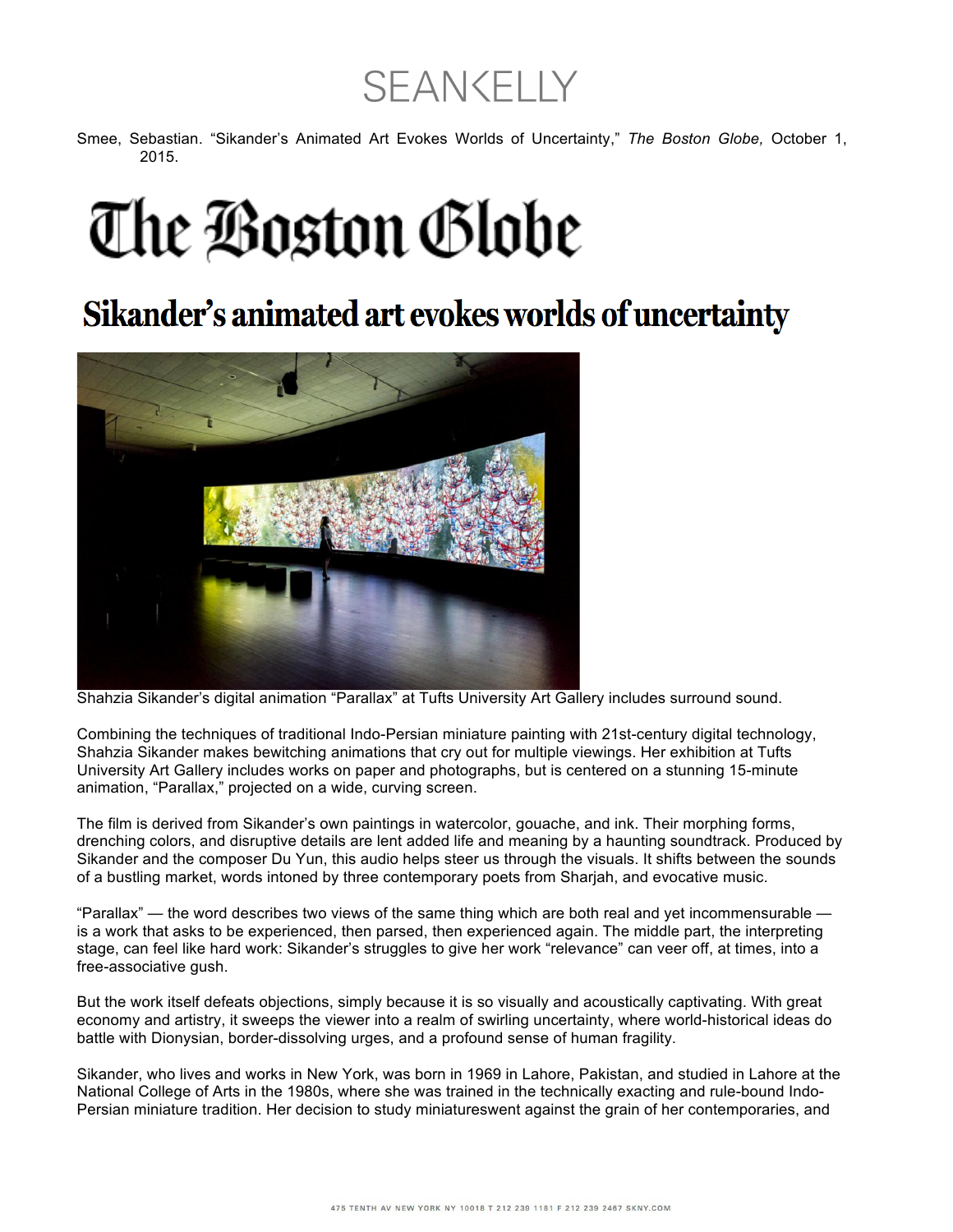conjured associations, according to the Australian curator Rachel Kent, with both imperialism and popular mythology. Not, in other words, very "now."

And riskytoo: Sikander's particular interest in Hindu mythology risked adverse attention in a country then under Islamist military rule. But Sikander persisted. She wanted to get inside the miniature tradition, and she became more and more interested in the finer aspects of miniature picture construction — not just the startling colors, but the stacked perspective and overlooked border details.

In 1993, she moved to the United States to study at the Rhode Island School of Design in Providence. Her work became more elastic and associative, twisting and flipping between abstract shapes and recognizable imagery, and between controlled line and formless puddles and washes.

She began superimposing layers of imagery, one over the other, marking the beginning of a new phase of complexity. And in 2001, she began setting this imagery in motion with animation techniques.

As her reputation took wing (among many other honors, she was awarded a MacArthur Foundation "genius grant" in 2006), she became more ambitious conceptually, too, taking up issues ranging from human displacement and environmental degradation to Middle East politics.



## TONY LUONG "Parallax" uses high definition scans of Shahzia Sikander's exquisitely colored drawings.

Embracing the globalist catchcry, she has followed an international circuit of biennials and residencies, spending time in, and responding thoughtfully to, such diverse locales as Texas, Berlin, and the United Arab Emirates. If at times, her subject matter has risked dissolving into an academic, cross-cultural, trans-historical goo, her visuals have only become richer and more remarkable.

"Parallax," which emerged from an invitation to participate in the 2013 Sharjah Biennial, is, conceptually, on the overwrought side. The film makes use of high definition scans of Sikander's exquisitely colored drawings, with specific motifs superimposed on this slowly shifting base — sometimes on a much smaller, finer scale, at other times swelling and proliferating until they swamp the visual field.

The process of enlarging the drawings lends them a topographic air, which is exactly what Sikander sought. Map-making's ability to organize different layers of information is key to the work as a whole. Watching its rich colors and shapes swell and spread and scan from side to side, we feel at once elevated far above a haunted landscape, and immersed in an interior dreamscape.